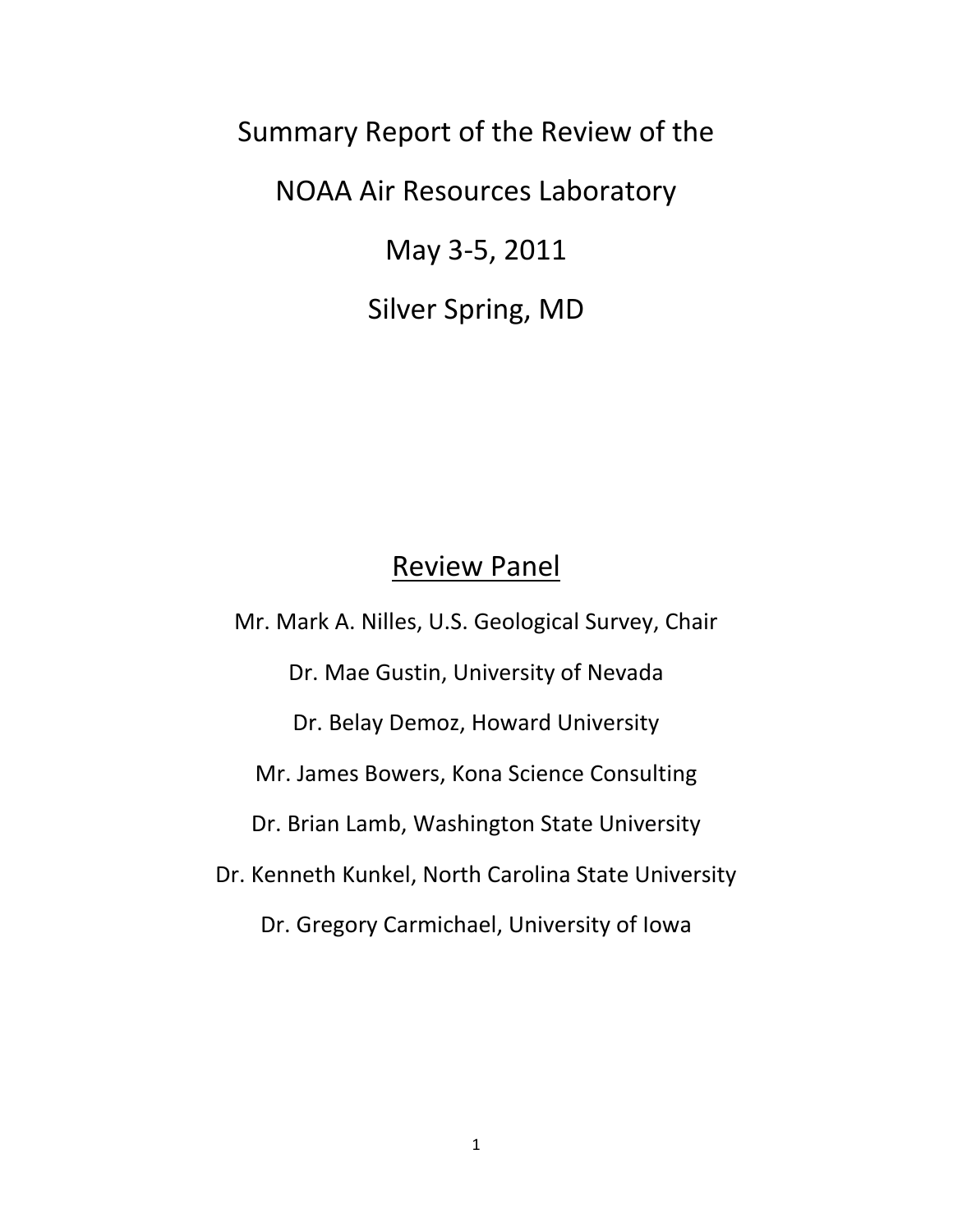#### **INTRODUCTION**

A review of the Air Resources Laboratory (ARL) was conducted 3-5 May, 2011 in Silver Spring, MD. This Summary Report is a compilation of individual Panel member comments. No attempt has been made to develop a consensus position on any specific Theme or topic. The format for the Panel Summary Report continues the Theme Areas approach used by the ARL staff to present its research program. The review was very well coordinated and organized and all information, including written material, on-line resources, conference calls, informal meetings and oral presentations were clearly and nicely presented. The scientists and all other NOAA personnel were very helpful, open and responsive to questions. The review team greatly appreciated their efforts and hospitality. We also noted that follow up questions and requests for additional documentation were quickly addressed. The review was well planned, competently managed, and executed in a very efficient and organized manner by the many people involved.

#### **OVER-ARCHING COMMENTS AND RECOMMENDATIONS**

#### **Comments**

Overall the NOAA ARL consists of a highly competent group of researchers and support staff that perform an important role within the NOAA mission, including collecting observational data, developing data collection methods and modeling systems, and doing research on issues that are relevant to the atmosphere, ecosystems, and oceans. Their work is focused on highly relevant atmosphere-ocean issues that are important for the nation and internationally. The ARL applied research focus and collection of observational data fill an important niche within NOAA. Without ground based observational data, the scientific community cannot develop models that are needed to understand the ocean and atmosphere's natural behavior and response to human perturbations.

The group as a whole does solid quality science and has a strong commitment to supporting other agencies and organizations with good service, application of the best methods and developing effective partnerships. The employees clearly pride themselves on doing high quality work and collecting the best data possible. The stakeholders who support NOAA research and data collection were overwhelmingly impressed with the work done for them by ARL, the professionalism of the employees, and the quality of the products. The ARL scientists are also highly involved with outreach and communication with stakeholders and other researchers.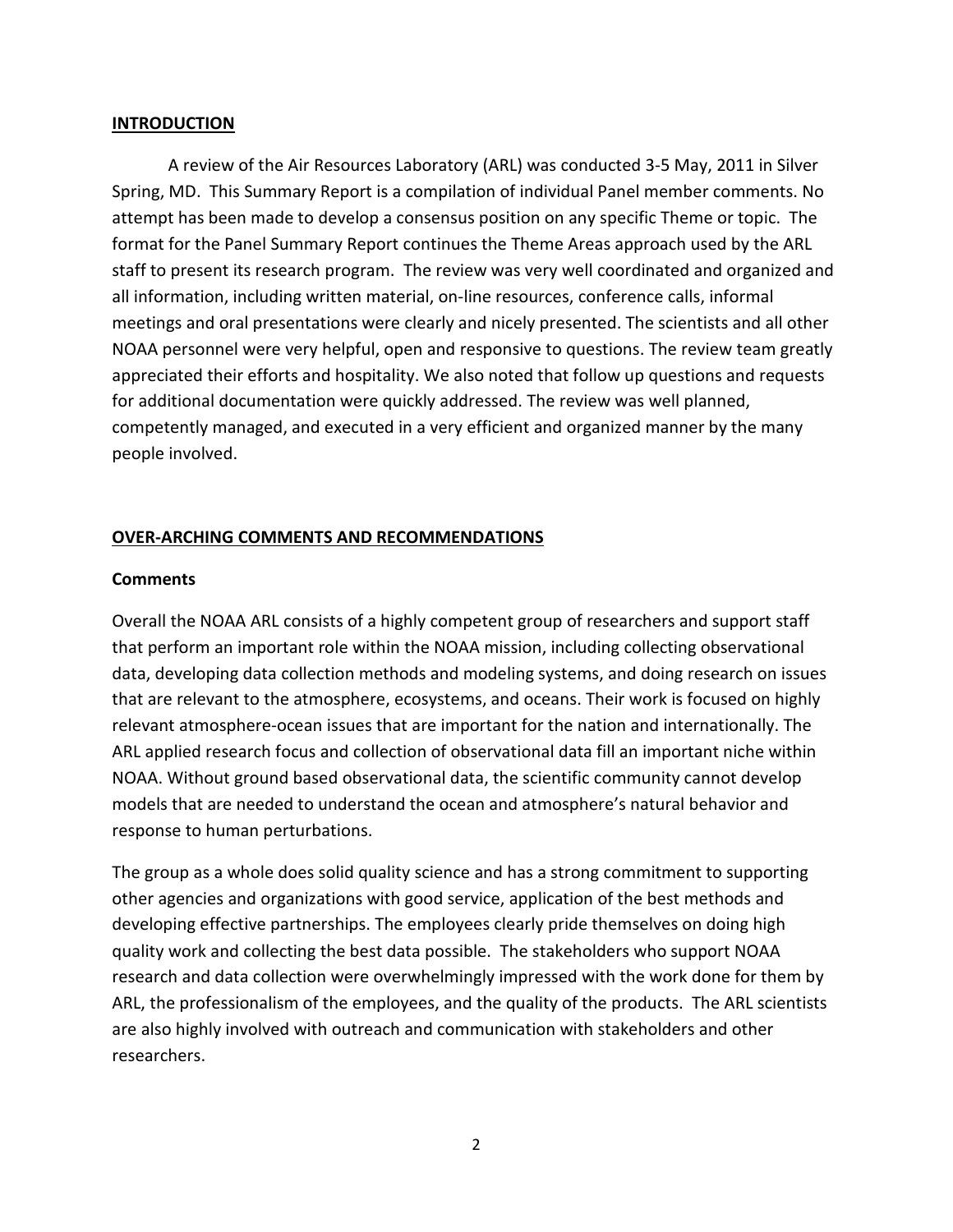The indicators of preeminence are many including good publication track records in high quality journals (in spite of the many other obligations and deliverables) and development of widely used modeling programs and measurement methods, as well as awards, active memberships in prestigious organizations, service, and excellent collaboration with other agencies.

One of ARL's current goals is to transition to a more unified laboratory with greater coordination between its geographically widespread divisions. ARL's employees constitute an excellent group of scientists who appear very happy with their current leadership and the "transitioning" of the lab. One objective of the ongoing laboratory transition is better coordination of activities across the three research areas, which would benefit ARL as a whole.

#### **Recommendations for the Laboratory:**

- 1.1 Over all, ARL could use additional technician support for the scientists, who appear to be stretched thin with many hats to wear – from collection of data, to maintaining and repairing field instrumentation, to processing and writing up results, as well as seeking stakeholder support and maintaining connections with stakeholders. Technical support would allow for better focus on research by senior scientists and more time to work on publishing results and to participate in scientific endeavors that would benefit ARL and NOAA.
- 1.2 During the review, ARL scientists mentioned that the review process had been very synergistic for their group since it was one of the few times they were able to meet together to discuss ARL programs. Having more regular meetings within and between ARL divisions would facilitate collaboration and allow NOAA to better capitalize on the skills within ARL. A regular all-hands meeting of all ARL staff/scientists also could strengthen the sense of belonging by all employees. The employees themselves expressed a desire for allhands meetings/workshops. It is at such meetings that ideas hatch and new business is created. Notwithstanding the obvious challenges of logistics and costs, additional opportunities to bring together scientists from the different sites should be created and/or exploited as they arise.
- 1.3 Inter-group interaction at all levels should be encouraged and rewarded. A lab effort/plan to increase the collaboration between sub-groups/themes could lead to increased visibility of the data sets within ARL and increase publication rates. Another likely outcome of increased collaboration is that the prolific writers in the laboratory would interact more with those that now spend most of their time collecting data in the field.
- 1.4 Interaction should also increase across themes and projects within ARL that are engaged in various national and regional monitoring efforts. The lab was described as being in transition with the shift to a Planetary Boundary Layer focus as an overarching theme for their programs. Within this theme better coordination and cooperation with research will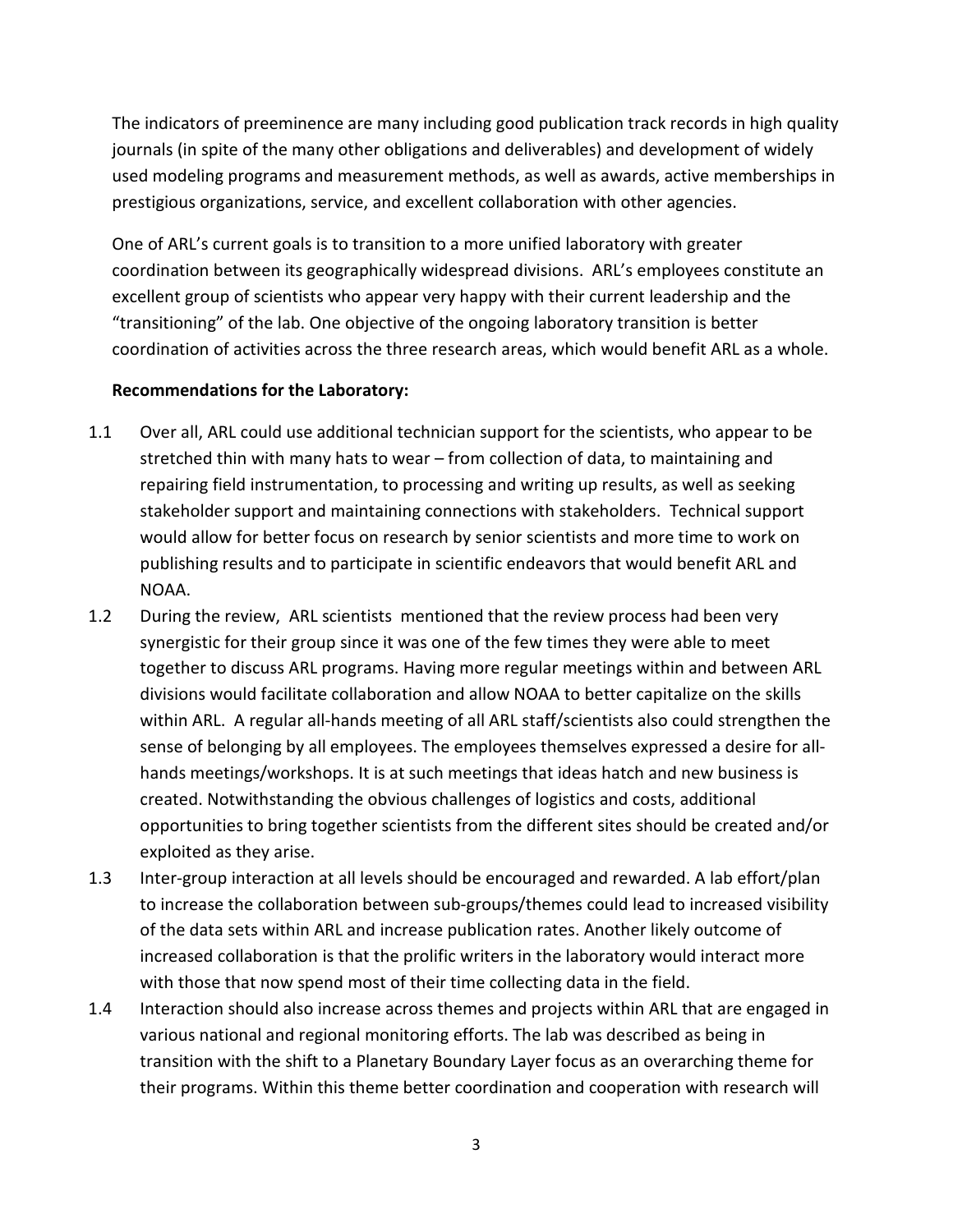likely occur. For example, there could be better coordination and interaction between precipitation instrumentation performance testing and NOAA CRN under the climate area and ARL participation in NADP.

- 1.5 Although employees reported that there is recognition by present management of the need to increase field office involvement in the overall NOAA/ARL planning efforts and budget discussions, more could be done to involve those personnel located in offices away from Silver Spring, MD in collaborative decision making and other ARL team processes. The projects funded by other agencies and located away from Silver Spring are especially vulnerable to a sense of detachment from the overall NOAA mission within ARL.
- 1.6 A persistent and significant problem is the lack of depth in human capital within some ARL projects and focus areas. Some of the highly visible and productive areas of ARL are poorly staffed (Dispersion and Climate-modeling are examples). ARL's leadership in these areas could be lost if appropriate levels of human resources with succession plans and alternatives to traditional hiring practices are not devised. This is perhaps the most serious issue that ARL needs to address and should be done as soon as possible. Some significant examples of this thinness in human resources are key scientists being diverted from their tasks to cover management and overhead type tasks, the difficulty in bringing in post-docs because of funding constraints and a shortage of people to train them, and difficulty to explore and develop new areas of research due to nearly all resources being committed to ensuring that ongoing monitoring and other service work is functioning properly. Support for hiring young scientists upon completion of their doctoral degrees and from postdoctoral positions could energize ARL as well as provide new research perspectives.

Other suggested opportunities for integration and enhancement include:

- 1.7 Create an ARL Fellows program by selecting a small cohort of scientists and providing resources for the cohort to develop and lead ARL integrated research development.
- 1.8 Design use of the mesonets as an integrated ARL testbed for boundary layer and model development and evaluation (incorporate modeling teams—WRF, HYSPLIT, and CMAQ—in the design and use of these testbeds).
- 1.9 Integrate PBL climatology work with surface energy network analyses, WRF-CMAQ and HYSPLIT developments, and regional climate modeling (WRF) to create value-added analysis results.
- 1.10 Design ways to rotate scientists for short or long periods among divisions.
- 1.11 Continue to develop ARL wide communications and interaction, including regular science meetings among divisions.
- 1.12 Employ the Weather Research and Forecasting Model (WRF) (both forecast and regional climate modeling), Hybrid Single Particle Lagrangian Integrated Trajectory Model (HYSPLIT), and Community Multi-scale Air Quality modeling system (CMAQ) developments as a focal point for integration of surface energy budget network, N, Hg, precipitation chemistry and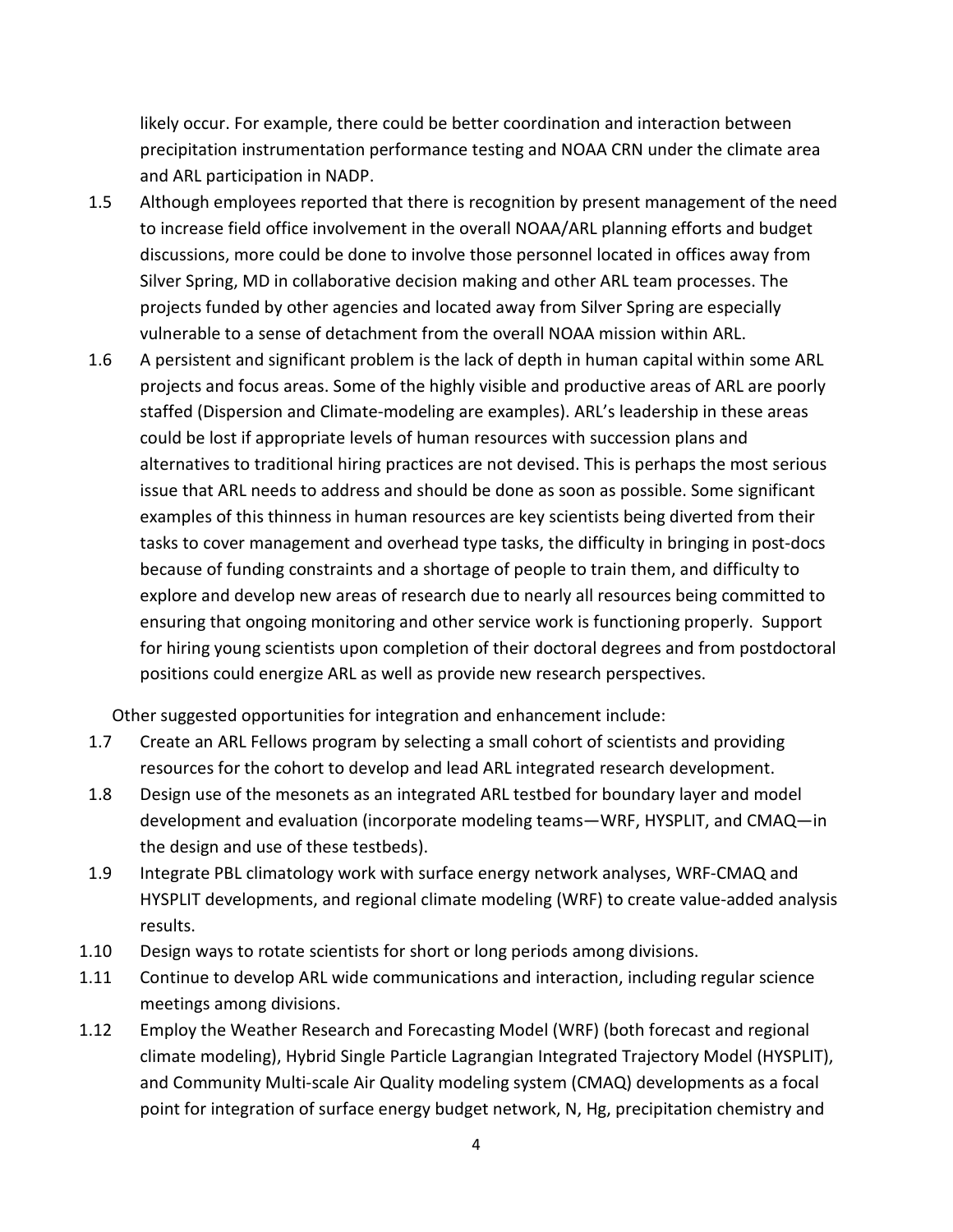other measurement capabilities to develop enhanced and much more integrated research programs.

- 1.13 Continue to encourage scientists to publish their results in high quality journals.
- 1.14 Grow the scientific workforce with careful selection and nurturing of new, young scientists—explore ways to use post-docs as the entry point for new scientists.
- 1.15 Link the WRF improvements via the regional climate modeling program with ongoing wind energy and PBL research to yield simulation and forecast tools.

A complete list of abridged recommendations contained in this report is included as an appendix. The numbering scheme for recommendations throughout this report matches that of the appendix.

#### **AIR QUALITY (Lead reviewers Mr. Nilles and Dr. Gustin)**

The **Air Quality Group** applies and tests models developed within NOAA that are highly utilized by the atmospheric research community as well as by local, state and federal agencies and NGOs (HYSPLIT and CMAQ). These models are important for forecasting, understanding the distribution of pollutants and furthering science in terms of understanding atmospheric chemistry and deposition. The air quality group is also actively involved in improving these models by comparison with empirical and satellite data. Some laboratory work is also being done within NOAA to better understand processes.

# **Quality**

The review presentations, documents and discussions with the stakeholders provide very strong evidence that ARL continues to provide high quality research products that are highly valued and used. The metrics used to assess quality, including number of peer reviewed publications, citations, awards, etc. are appropriate. Additional measures of quality include a record of leadership in national and international organizations and the recognition of a long record of continuing to produce top quality measurements from research monitoring networks.

Overall the work in the air quality (AQ) research area is of high quality. Research initiatives use state of the art instruments as well as applying the most advanced technology. They also serve an important role in their capability to ground truth new methods to be assured that these are collecting quality data. They are working on applying and testing new methods for measurement of nitrogen deposition. They have been significant participants in work developing methods for quantifying Hg deposition, and making air Hg measurements using ground based and aircraft platforms. The scientists in the AQ group are well respected in their fields with good outreach and strong and consistent publication records.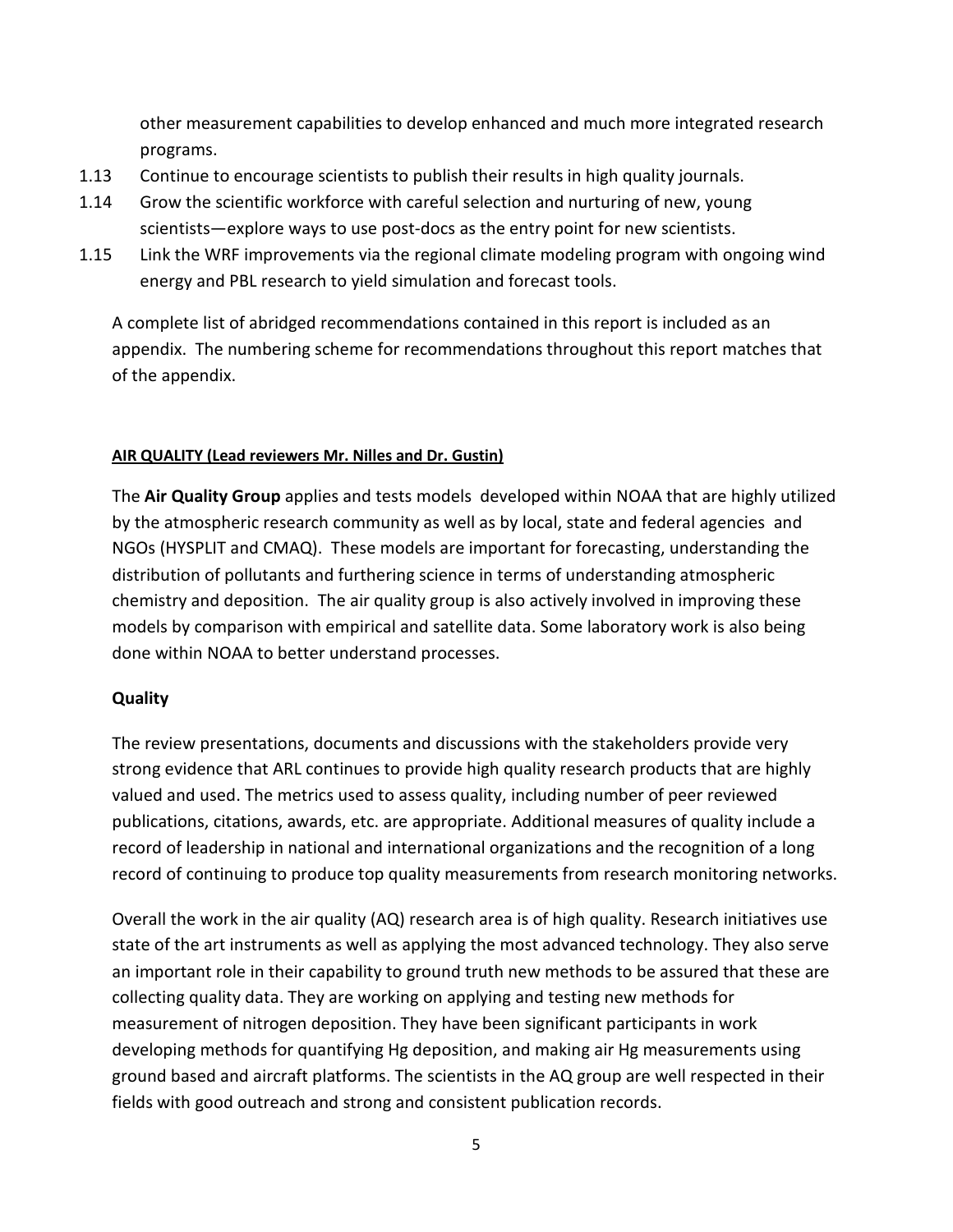#### **Relevance**

All contaminants being studied are associated with major AQ issues facing the country as well as the international community. Contaminants include ozone, particulate matter, mercury and nitrogen. The work being done by this group contributes to international and national networks as well as initiatives that are important to stakeholders. This ARL group contributes to developing data and measurement methods and advancing science.

The ozone and particulate forecasting research is highly relevant with respect to human health. The current work regarding nitrogen deposition and mercury monitoring addresses issues of national concern. Despite shifting research priorities due to their need to address regulatory and cooperating agency mandates this group has managed to build strong relevant research programs and get this information out to the public.

The AQ group's current research effort fits in well with the "new" planetary boundary layer (PBL) focus of ARL and NOAA's focus on pollutants deposited from the atmosphere and their impact on ocean ecosystems. The PBL as a cross cutting theme for the ARL research focus (especially surface fluxes) is a valid and an important foundation.

The AQ group has an important niche within government agencies for as a research laboratory they can focus on collecting relevant data and process based information that can be used to validate models and ground truth satellite observations. They play an important role for both the international and national research communities through their use, testing and development of AQ measurement methods.

The AQ program at ARL continues its tradition of providing research in support of specific areas of AQ that are responsive to federal laws, plans, and interagency and international relationships. Its current focus on modeling and measurements is set well within both NOAA's and ARL's strategic plans. The modeling efforts are unique within NOAA (and other federal agencies) and provide critical research pathways that support improved operational products of high value to society. While developing pathways to support operational products is an often stated objective of research organizations, the degree to which ARL has actually accomplished this, both in the depth and quantity of such pathways and tools is an outstanding accomplishment.

The AQ forecasting research activities are of critical importance to the National Weather Service (NWS). This group within ARL has made a successful transition in their relationship with EPA and is focusing on high priority elements to improve nation-wide AQ forecasting. Notable progress was demonstrated in improving ozone processes, and treatment of smoke and dust emissions. Challenges remain in improving particulate matter (PM) forecasting and they are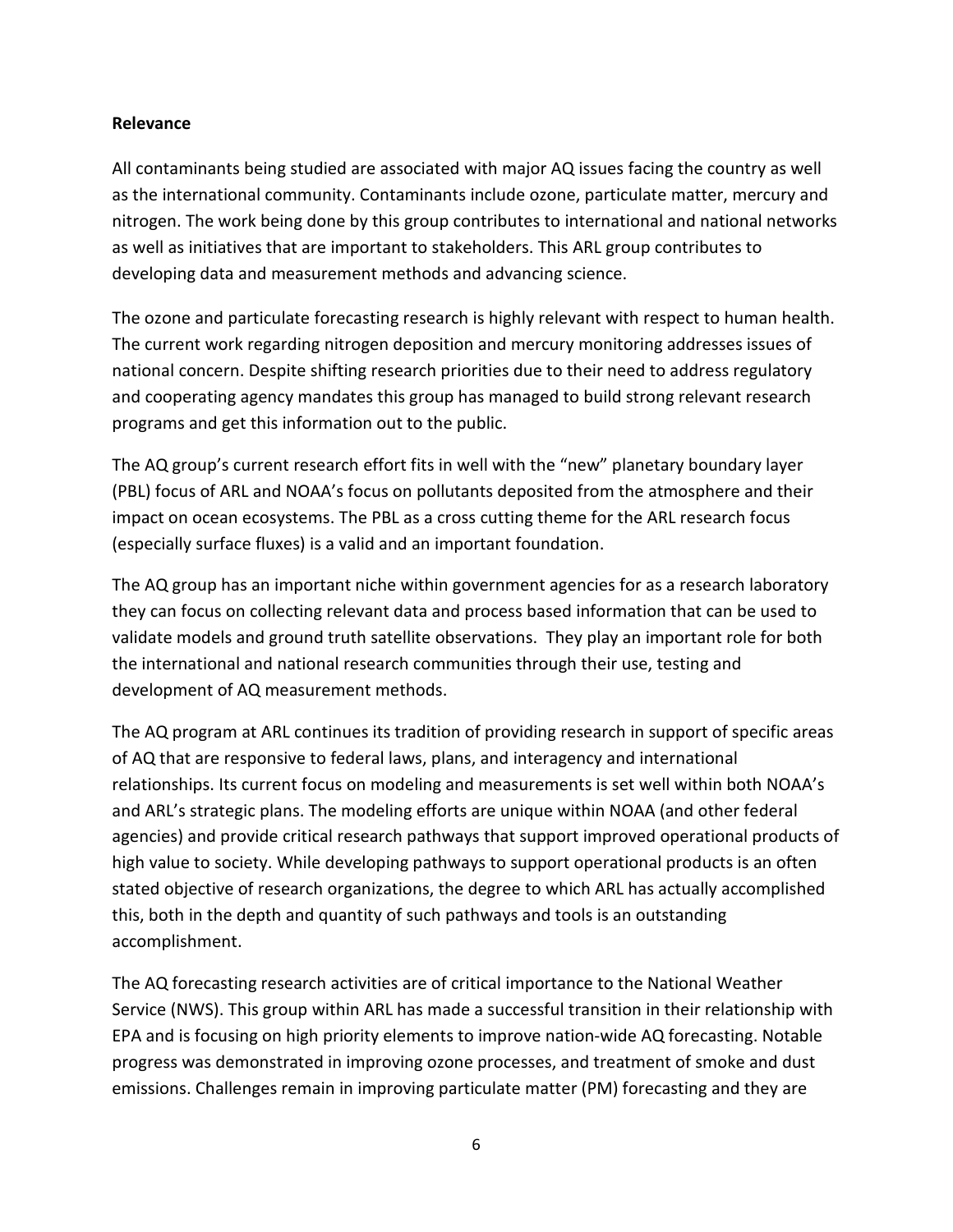working on important elements in this regard, including updating Service Oriented Architecture (SOA) mechanisms and developing data assimilation capabilities that will certainly be needed to achieve PM forecasting requirements. This group is doing excellent work but also faces many challenges and upcoming opportunities. Establishing new leadership after the loss of Dr. Daewon Byun is a real challenge, and the team is to be commended for their ability to continue to function effectively over these past months.

There are opportunities for ARL in the area of closer integration of AQ and weather. Many weather services are expanding their AQ activities and beginning to see improvements in weather products by adding AQ components.

The group has an effective working relationship with NWS, but there remain challenges, in that weather elements (such as mixing layer heights) are critical to AQ but not of much interest to weather forecasts. Getting better PBL parameterizations into weather models must compete with other priorities of weather forecasting.

The efforts at enhancing and implementing chemical data assimilation into AQ forecasts are also of high value, and ARL is making excellent contributions to this topic. It is becoming widely recognized that chemical data assimilation is needed to improve AQ forecast quality. ARL's position in the field is strong and provides a high visibility gateway to other ARL research activities. The challenge of data assimilation provides additional research footings in the monitoring activities. The US will need to expand the chemical observing system to support AQ forecasting, and there are research needs related to what are the observing system needs. ARL is well positioned to lead in this area.

The AQ program has good connections with other programs such as dispersion, and more opportunities are possible with climate and the connections between climate and AQ (e.g., in the area of short lived climate forcing agents -- ozone and black carbon) are gaining importance.

In the longer term there will be a continued need to evaluate the WRF/CMAQ configuration, and there may come a time where they need to transition to a different model e.g., WRF coupled with chemistry (WRF-Chem). ARL should develop a plan and process by which this issue is addressed and identify what specific needs and advances will prompt changes in models used.

HYSPLIT activities are of critical importance to ARL and continue to provide hybrid research/operations projects that cross many applications. It remains a widely used model by a broad research community (especially the trajectory capabilities). They continue to successfully expand the model capabilities. The work related to Hg modeling is strong and links well within an important/relevant problem that needs process studies, modeling analysis and advances in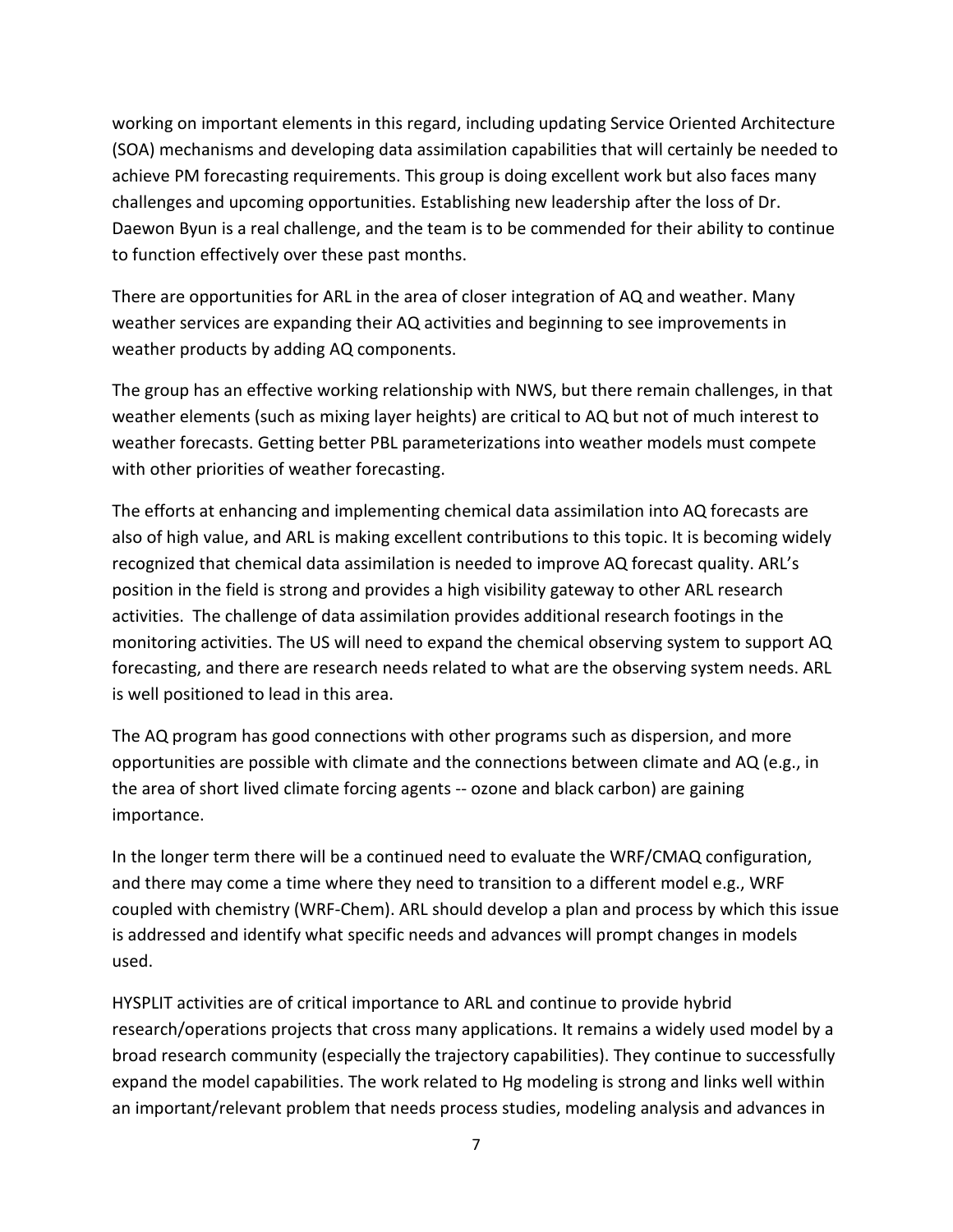monitoring -- all work that ARL is doing. There is a clear need for a transition plan for employees with unique skill sets, such as when Roland Drexler retires.

The precipitation chemistry activities are also a strong asset. ARL provides strong leadership at the international level, for example through the World Meteorological Organization Global Atmosphere Watch (WMO GAW), and provides valuable data sets for trends and for process improvements. The transition to a nitrogen focus is an excellent idea and a research area of growing importance. Because of the large interagency participation in precipitation chemistry monitoring, NOAA-ARL should focus, as they historically have done in other operational systems, on applied research that improves the quality and breadth of operational monitoring efforts, and on analysis and interpretation of monitoring datasets in areas of ARL expertise such as mercury and nitrogen.

The activities within the group related to emissions are also highly relevant and necessary. AQ forecasting and analysis of environmental issues for near real time applications require estimates of total emissions. Emissions inventories used for regulatory purposes are based on statistical information that by its nature is several years out of date. So the work on dust, fires and rapidly updating anthropogenic emissions is important.

# **Performance**

The AQ research group has good indicators of preeminence and as a whole are well recognized researchers within the emphasized research areas. Clearly, the customers and stakeholders of this group are happy with this group's work and their research efforts. This group serves many agency partners and has a clear focus for future work.

The AQ program at ARL has a strong record of performance. This is reflected in their publication record averaging 10 papers per year. The journals where they are publishing represent top journals covering AQ and related topics. The program is also supplying products of high value. These include the modeling products used operationally by NOAA and a broader community, and their ability to maintain top quality research monitoring networks. The stakeholder groups indicated strong satisfaction with ARL.

# **Recommendations for Air Quality:**

2.1 ARL has a strong suite of AQ models. However a closer relationship between HYSPLIT and the Eulerian AQ forecasting system should be considered. This is already happening in the sense of the fires and dust emissions development in one model being implemented in the other model. But there may be value in developing a more systematic strategy of linking the two models. For example, whenever possible, having parameterizations etc. that are consistent between the two modeling systems has merits, and also could balance workloads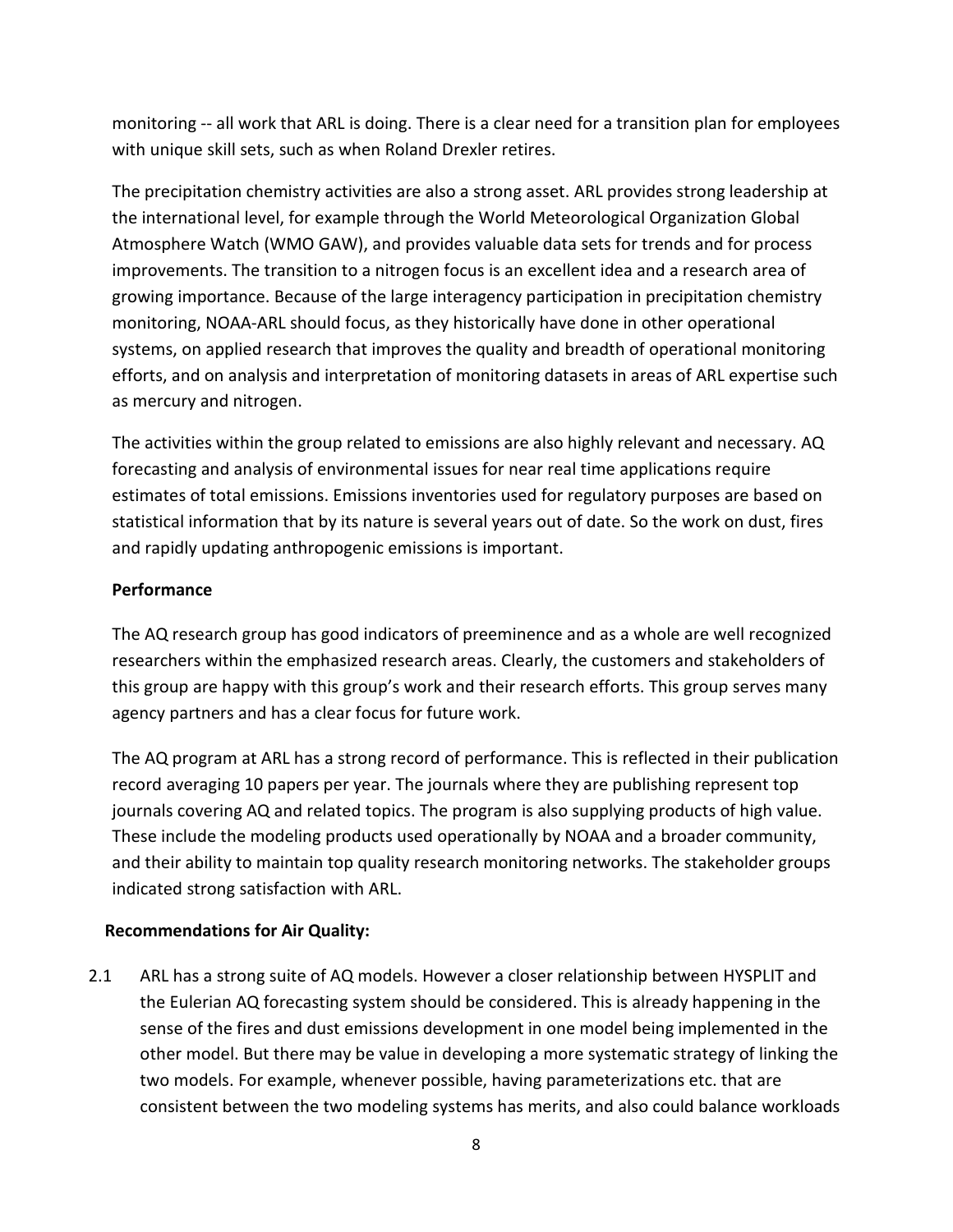between the groups. Activities could also include interfacing HYSPLIT with mesoscale met models and developing HYSPLIT/Eulerian model nesting capabilities. A key need within the community is to develop ways to provide source attribution information within Eulerian models; embedding HYSPLIT trajectory capabilities within CMAQ could be a way to address some of these source/receptor questions.

- 2.2 To link with the climate focus of NOAA, initiation of research on black carbon wet deposition is recommended.
- 2.3 Continued efforts to strategically link AQ forecasting to weather forecasting for the benefit of both are encouraged. Research activities that can document the mutual benefits will better embed the role of AQ forecasting and the continued development of processes and monitoring needs to support better and enhanced environmental services.
- 2.4 Better coordination, integration and communication between ARL researchers working in areas focused on different AQ parameters (O3, PM, Hg, N) could provide a more efficient means of addressing specific research questions.
- 2.5 Some projects within the AQ group have very limited opportunity for publication production, particularly for journal article publication. ARL should ensure that all projects within the ARL AQ area have the opportunity to publish the results of their work, even if this means supplementing cooperator funding with NOAA funding for publication.
- 2.6 Nationally coordinated monitoring data from automated instrumentation to measure speciated mercury in air concentrations is now available from the National Atmospheric Deposition Program, Atmospheric Mercury Network (NADP-AmNet). NOAA ARL should consider taking a leadership or co-leadership role in the analysis and summarization of this extensive information at the national or regional level.
- 2.7 ARL is an active partner in many interagency monitoring network efforts. Vast amounts of data from regional and national air and deposition monitoring networks, along with research data are increasingly available to all participants in these networks and to the broader scientific community. What is often lacking is the ability to consolidate and mine these data sets to address questions of regional and national concern. The AQ group should dedicate at least some resources to identifying and producing high-value and high profile products from this large amount of available data. Additional resources may be available from existing partnerships with other organizations to produce these products and should be pursued. National Research Council post-docs may be one type of human resource that would be appropriate for this type of product production.
- 2.8 It would be useful if this group could focus on getting descriptions of research method development and testing, and other efforts out into the peer reviewed literature. However this is currently limited by their lack of technical support and their need to wear many hats in their job. Funding for technical support staff would significantly enhance their scientific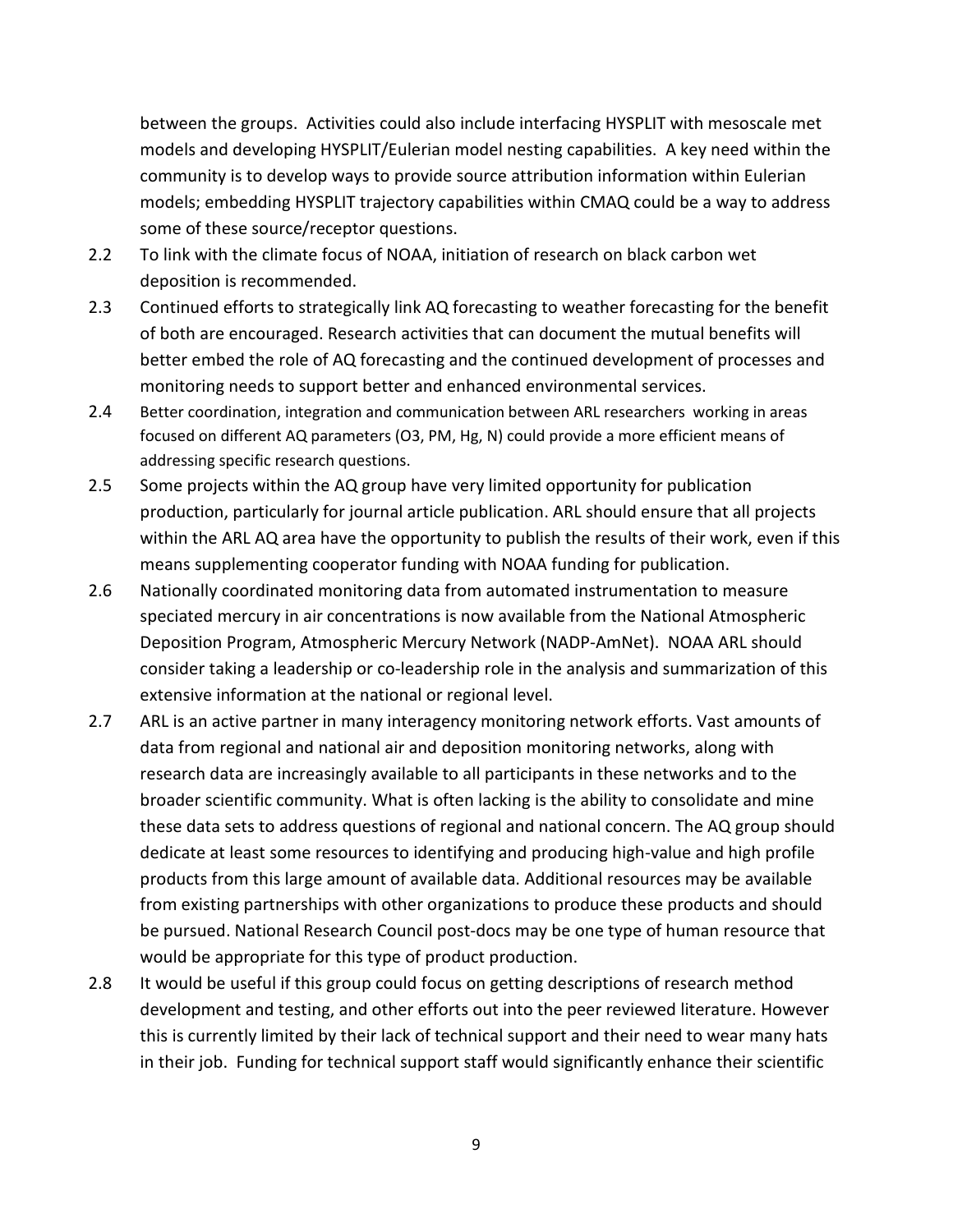productivity. Additionally, support for new scientists could help expand this group's capability.

# **ATMOSPHERIC DISPERSION AND BOUNDARY LAYER (Lead reviewers Mr. Bowers and Dr. Lamb)**

The **Atmosphere Dispersion/Boundary Layer group** also fills an important role with facilities and resources that are important for research on the dispersion of environmental contaminants and hazardous materials. The DOE Nevada and Idaho sites provide settings where ARL research can be done to understand the atmospheric fate of materials that could impact human health. It is critical that any modeling initiatives are backed up by observations, and ARL provides an important role in supporting intensive field measurement programs to collect observational data that may be used to develop and/or validate dispersion and boundary layer models.

The HYSPLIT and the READY modeling programs developed within NOAA ARL are very useful tools that have had and will continue to have significant use by the atmospheric research community. One concern is that HYSPLIT is vulnerable as currently operated with only one person really understanding the model's scientific basis, limitations, and intricacies. Additionally HYSPLIT needs to be updated to work within new meteorological models. The current urban meteorological measurement effort should be revisited as to its overall usefulness to ARL's dispersion and boundary layer research goals.

# **Quality**

ARL activities in the Atmospheric Dispersion and Boundary Layer theme are divided among the very successful HYSPLIT model development and application efforts, nationally prominent experimental tracer and mesonet meteorological measurements from the Idaho Falls Field Research Division (FRD) and the Nevada Special Operations and Research Division (SORD), and internationally recognized biosphere/atmosphere flux measurements from the Atmospheric Turbulence and Diffusion Division (ATDD). Related activities include the Washington, DC mesonet operations, boundary layer modeling investigations and improvements via the regional climate modeling group, and grid model development activities associated with the national air quality forecast group.

It is obvious that the HYSPLIT program continues to be a very successful and prominent effort that is in many ways the flagship of ARL modeling activities. The quality of this effort is demonstrated by the large number and wide range of HSYPLIT users, a productive publication record that is highly cited, recognition through agency awards, and an active community outreach program to help educate users and provide specialized application products. It is significant and valuable that the HYSPLIT program includes an active model evaluation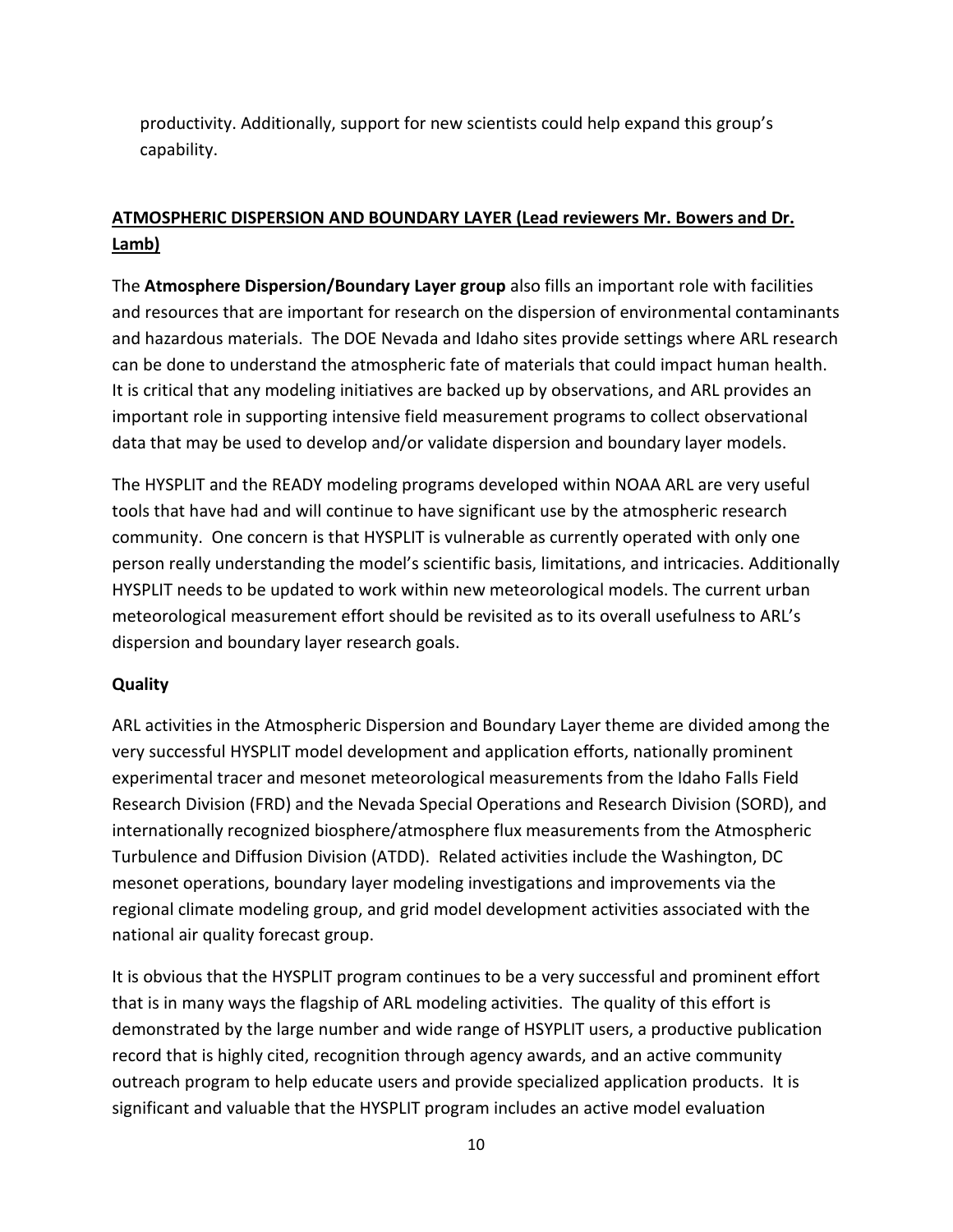component with an emphasis upon model improvement as well as development of new applications that span near and far field emergency response, local and regional air quality, and climate change topics. It is also significant that the HYSPLIT program is at the forefront of science in each of these areas, which is probably why the model is so widely used among the science community. In summary, the HYSPLIT group continues to operate at a very high level of quality and productivity.

The FRD group is a national resource in terms of atmospheric dispersion measurement technology, and this is evident from the invitations this group receives to play a central role in homeland security and dispersion community field programs. The FRD tracer group has been involved in almost every major dispersion program conducted in the US in the past decade. This work has been recognized through a NOAA Bronze Medal Award in 2007 for contributions to homeland security and air quality. The group also provides a valuable service to the Idaho National Laboratory (INL) in terms of mesonet and forecast modeling programs, and the quality of these contributions has been clearly recognized by INL clients. SORD provides a similar service for the National Nuclear Security Administration (NNSA). Stakeholder comments were very explicit in terms of the high quality and value with which these contributions by SORD are viewed.

The boundary layer flux measurement capabilities and associated science provided by ATDD scientists have international recognition that is clearly reflected in the publication and citation record for this area. The group has produced significant advances in technology, such as the open path  $CO<sub>2</sub>/H<sub>2</sub>O$  sensor and aircraft turbulence probe, and they have used these new technologies to push the boundaries of our understanding of surface energy and biosphere/atmosphere trace gas fluxes. The quality of these efforts is measured in terms of publications, citations, agency awards, and invitations for national and international collaborations.

Overall, the ARL dispersion and boundary layer modeling and measurement groups have established national and international reputations based upon a high level of quality, a steady stream of new technology developments, and contributions to important scientific advancements. These are documented through publication records, agency awards, invitations for community collaborations, and specific comments and ongoing support by ARL clients. The quality of ARL contributions, which is certainly at a level that equals or exceeds similar efforts in other NOAA laboratories and other agencies and institutions, provides a strong basis for continuing ARL dispersion and boundary layer research in the future.

#### **Relevance**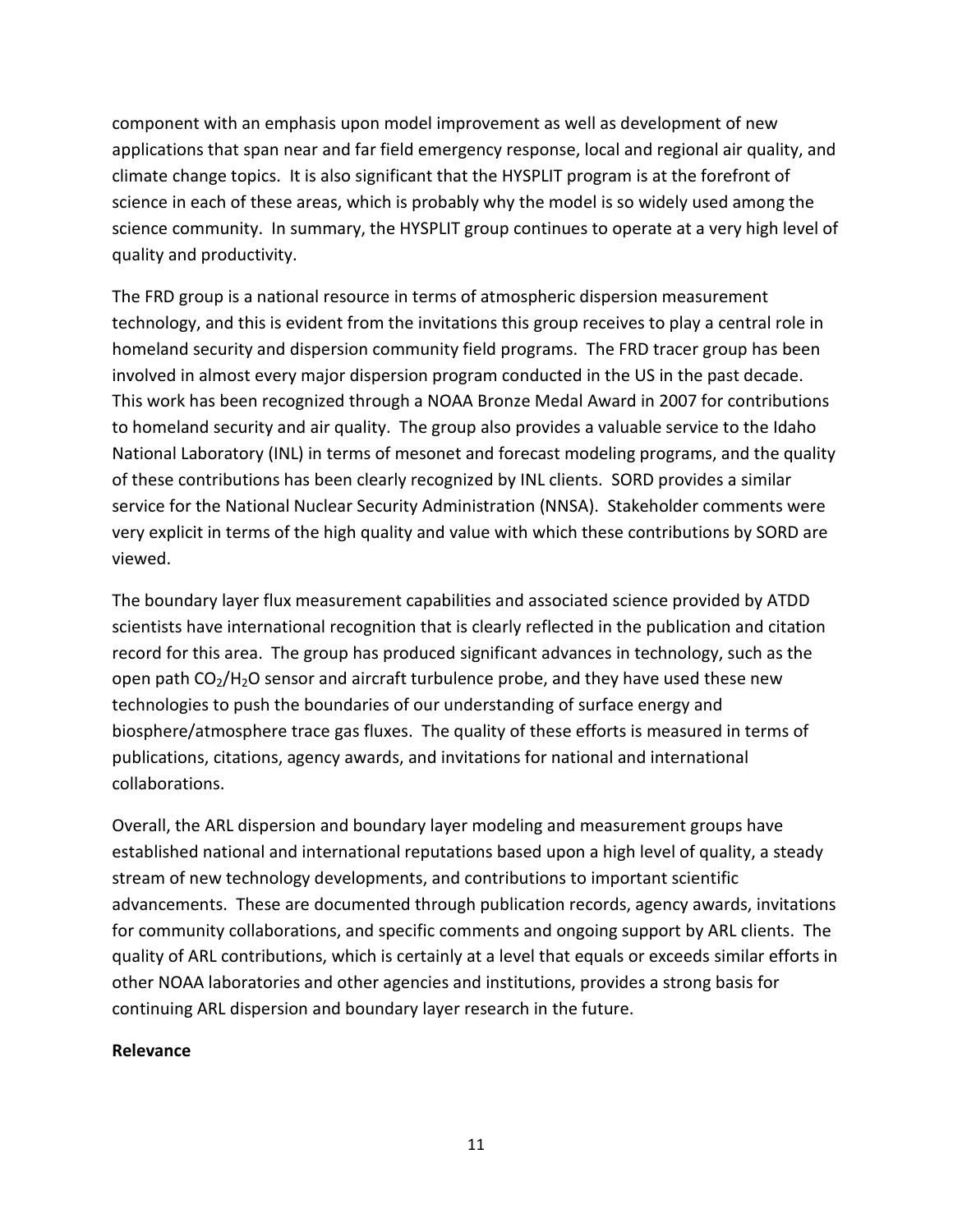The ARL atmospheric dispersion and boundary layer research in both modeling and measurements directly addresses topics of significant national concern in terms of homeland security, emergency response, air quality and health, and climate change. In several cases, the capabilities and technologies of ARL scientists represent unique national resources that are not duplicated by other agencies. The research topics appear to be in direct line with NOAA strategic goals and plans, and NOAA clients are actively engaged in providing feedback to ARL to assure continued relevance for specific applications as well as for broad national priorities. The topics addressed by ARL in this area appear to be quite appropriate.

#### **Performance**

Overall, the performance of ARL groups working on dispersion and boundary layer measurements and modeling is very good. For the HYSPLIT modeling activities, there seems to be clearly defined objectives and plans and there is an ongoing progression moving from model development to operations. There is a realization that plans are needed to assure the ongoing success of the HYSPLIT program, but there is not yet a clear path identified to do this. For the tracer technology group, the main focus seems to be continued involvement with community field programs, but there is no overall set of scientific objectives to provide a framework for how results from these field programs are analyzed to advance the science. Similarly, for SORD there should be opportunities to place the mesonet and modeling activities provided to the NNSA within a broad scientific framework, but there is no mechanism in place to achieve this. For the ATDD flux measurements group, the emphasis is clearly science driven with specific objectives and steady progress to achieve these objectives.

The efficiency and effectiveness of the various ARL groups working on dispersion and boundary layer research also are very good. Strong arguments can be made that the HYSPLIT group is understaffed, but there is a high level of productivity in spite of these limitations. Both of the western field divisions appear to operate effectively and successfully as service providers for on-site clients, and the FRD group is effective in their collaborations with external funding groups in terms of providing high quality tracer data to large field programs. There is recognition that there should be more integration of the various field and modeling group activities, and there are some steps taking place to achieve this integration. The ATDD flux measurement group is highly effective at translating the technology development and measurements into published scientific contributions.

#### **Recommendations for Atmospheric Dispersion and Boundary Layer:**

Specific recommendations based upon the review of the dispersion modeling and boundary layer research programs are given below.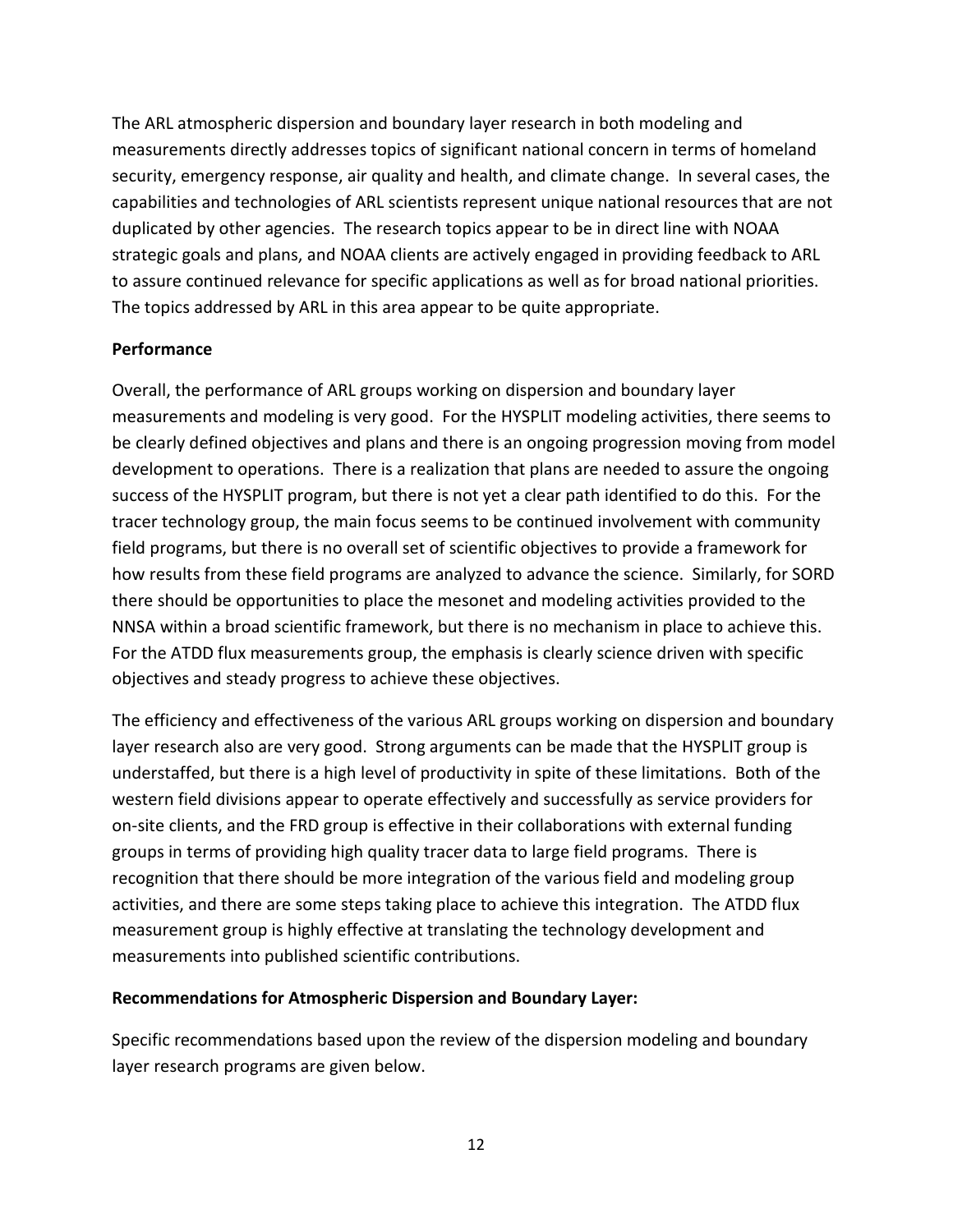- 3.1 Encourage development of a more cohesive dispersion measurement and modeling research program by hiring a mid-career dispersion modeling lead for the FRD group—the intent is to provide a more rigorous scientific framework within which dispersion measurement data can be collected, analyzed, and published. A mid-career scientist is suggested to help mitigate the problem that ARL's single senior HYSPLIT researcher is nearing retirement.
- 3.2 Provide for continuation and development of HYSPLIT by creating a larger and more distributed HSPLIT team with less reliance on single PI expertise.
- 3.3 The use of HYSPLIT by external organizations with varying degrees of expertise, especially during high-profile atmospheric release events, raises the question whether ARL should explore planning and executing model runs and providing model output products in addition to providing the model.
- 3.4 The use of HYSPLIT in work and publications produced by external organizations is extensive and, in some cases, is not well documented by ARL due to the difficulty in locating all of these applications and publications. ARL should consider a small project, possibly by supporting a library sciences graduate student, to develop a system to better identify and archive publications by external organizations utilizing HYSPLIT.
- 3.5 Develop and maintain a 5-year laboratory-wide plan that provides for integration of modeling and measurement capabilities. This plan should include specific goals and tasks for both individual divisions and programs and for integration across divisions and programs. This plan could be developed by a small, selected group of ARL scientists and should be a working, evolving document. Regular (twice a year) face-to-face meetings among division scientists should be a part of the development, evolution, and execution of the research plan. The plan should include external collaborations as an important element. The plan also should include development of an appropriate budget and identification of needed resources.

#### **CLIMATE (Lead reviewers Dr. Demoz, Dr. Kunkel and Dr. Carmichael)**

**The Climate group** has three focus areas. The earth surface flux focus fills a very valuable and unique niche investigating methods to collect observations, developing information on surface processes, climate trend analysis and ground truthing satellite measurements and models. NOAA ARL can and does make significant contributions to the national and global research community within this area given their current staff. The leadership work within the Global Climate Observing System Reference Upper Air Network (GRUAN) in WMO is one example. The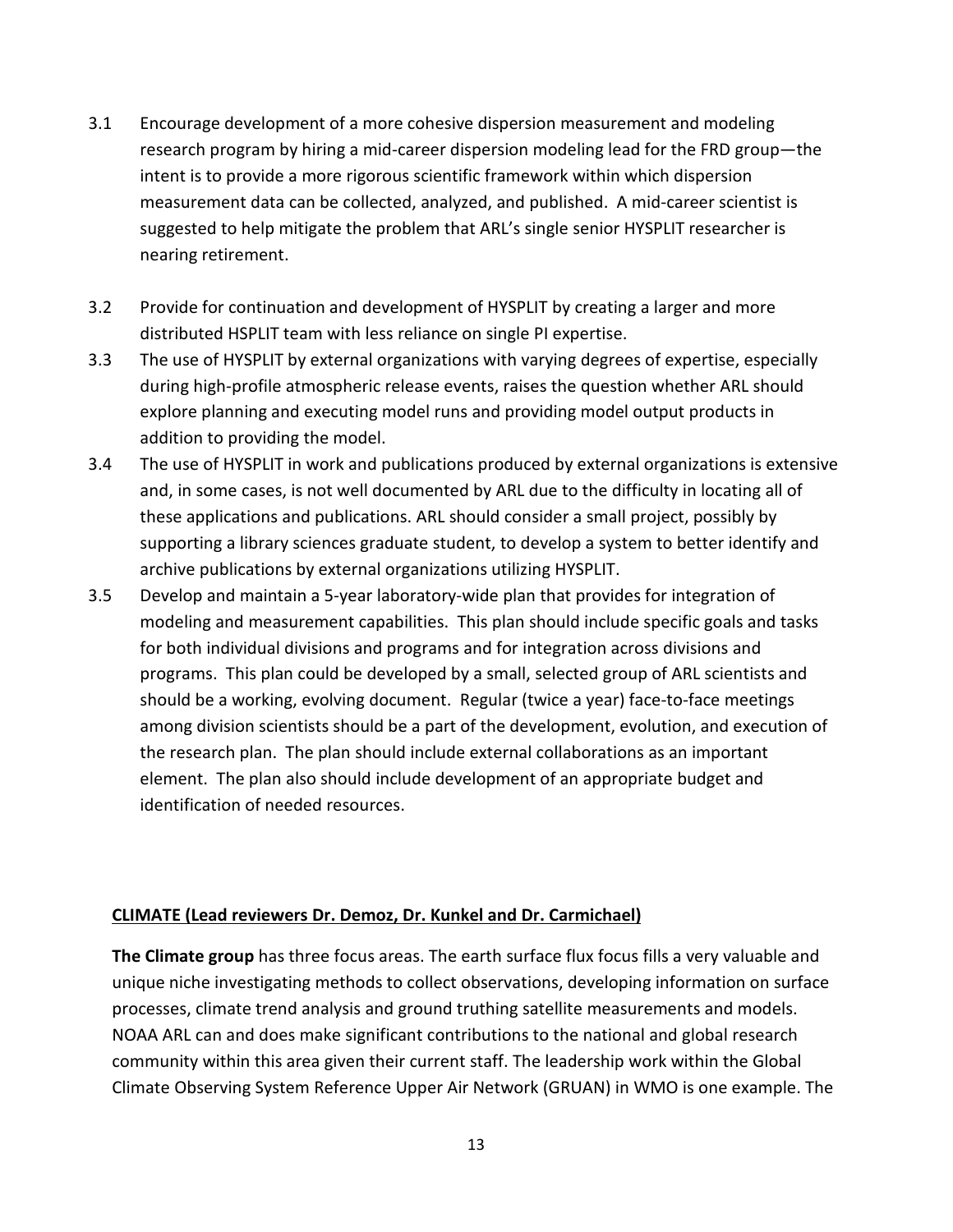climate reference monitoring network (CRN) will produce excellent data, though some specific locations may be redundant with other networks and cooperation with other agencies would be useful. The regional climate modeling and analysis researchers are engaged with the climate research community and investigating important research questions. Some of the research emphasis in this group has been on the middle atmosphere. This work is highly significant and relevant. If ARL moves towards focusing on research within the planetary boundary layer this previous work should not be abandoned for the scientists have built a program and reputation for work within this area of the atmosphere.

#### **Quality**

Overall, ARL's Climate research area has a demonstrated an exceptional competence that has allowed it to be a leader in the upper air sonde analysis research and is making a significant impact on the science. A summary of the Quality indicators are given below.

ARL's total number of refereed publications per scientific Full Time Equivalent staff (FTE) ranges for the entire lab between 0.6 and 1.2 between the years 2001-2010. This number is on the low side but should be expected when one considers the many other responsibilities that the scientists have; service to other agency and instrument upkeep are some examples. The scientists in the climate group in ARL do very well against this average (1.5 or more and some individuals publishing 2-3 or more papers per year). The group's work is considered the cutting edge in their field and they are as productive as any. This is also confirmed by the citation analysis done; they are cited more than their peers. For the lab, an average number of 27.5 citations per paper is excellent.

The Climate group has designed and built an important infrared gas analyzer in the past that contributed significantly to the study of water vapor and carbon dioxide fluxes.

Four of the five international awards, 3 of 3 of the professional society and university awards, and 3 of 7 DoC Gold/Silver awards in 2000-2010 were given for ARL's climate related work. This is a distinguished record within ARL for this group.

The ARL Climate group has made extensive and important contributions in technical and scientific societies as well as in journal editorships. However, the majority of the service work tends to be contributed by 1-2 individuals in the group. While this work takes time and effort, it is necessary work for creating new-business as well as staying connected with new and evolving needs and science areas.

ARL history is long and the quality of their work has not diminished as can be seen in their production of publications. The lab's approaches must be appropriate. However, as most of the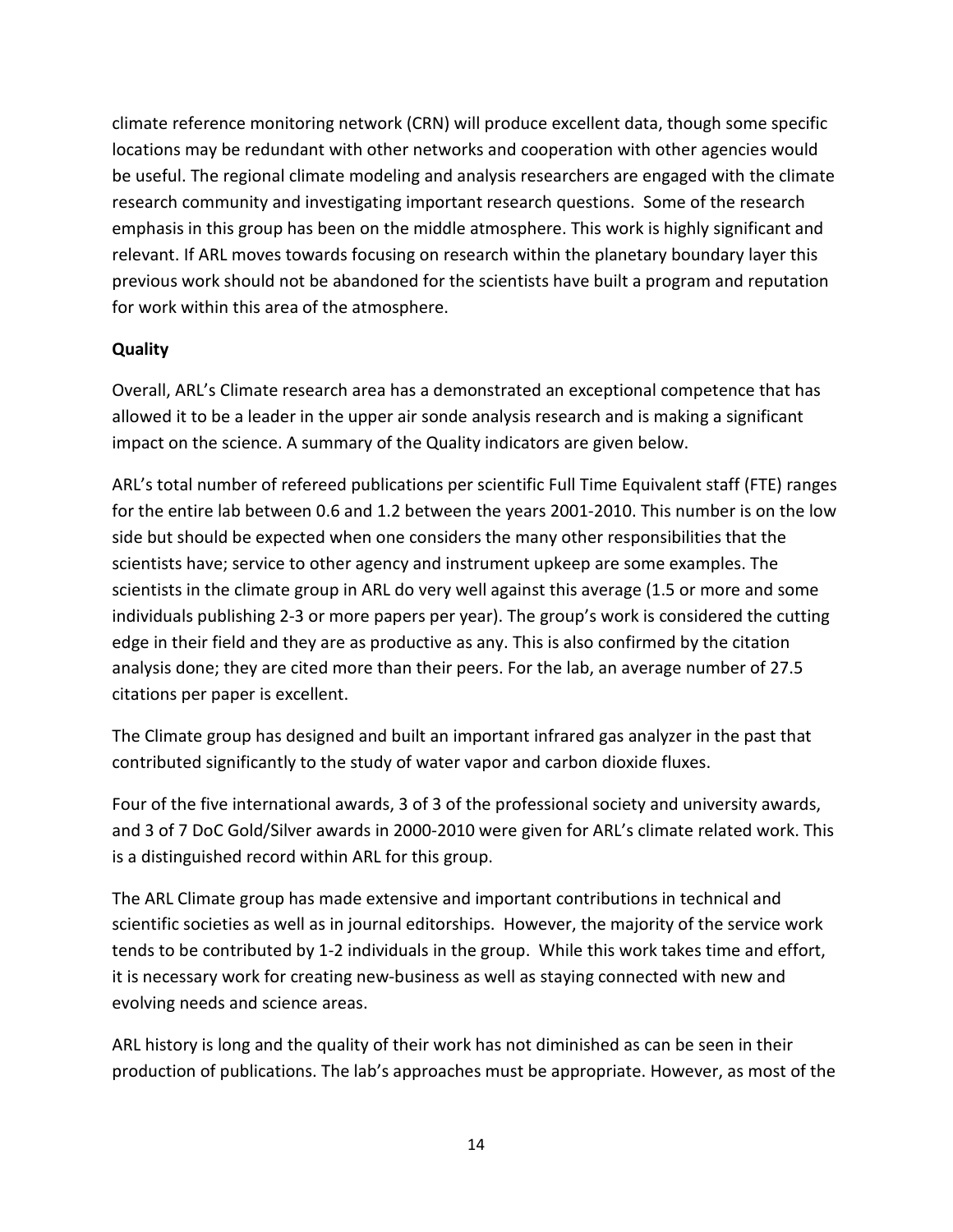scientists are nearing or at retirement eligibility; appropriate precautions and planning needs to be in place to continue ARL's good record and relevance.

The two ARL scientists with the highest H-index values are in the climate group. Three of their papers were given awards by the World Meteorological Organization or Chinese Academy of Sciences. Four papers were recognized as NOAA Outstanding Journal Articles. One scientist was recognized as a Fellow of the American Meteorological Society. However, there is also some weakness as a few of the scientists have a low number of publications relative to the number of years of publishing.

Involvement in prestigious organizations is primarily limited to a single individual. There are several scientists who served as editors or associate editors of scientific journals.

The surface energy budget group has been prominent nationally in establishing and operating stations and in analyzing and publishing results of the observations. They have also made significant contributions to the chronic problem of closure of the surface energy budget.

The instrumental support of the CRN has demonstrated its value through the high performance metrics on station data retrieval.

The observational networks (CRN and surface energy budget) produce research quality data that is central to NOAA's mission.

#### **Relevance**

NOAA/OAR's mission is to conduct environmental research and provide scientific information and research leadership that cater to the needs of the nation. ARL's work addresses this mission and is also in line and relevant for the attainment of NOAA's larger goals.

The ARL Climate group addresses the NOAA Charter for Climate Monitoring and Observation as well as the Charter for Climate research and Modeling requirement by providing "climate data and information that meets rigorous scientific standards for quality". The work in the Climate group, namely the reference observation, change and variability analysis, modeling and regional assessment work the group is involved in, is all directly relevant to the NOAA general goals and NOAA's climate goals. The Climate group is closely aligned and gets a high mark from its stakeholders. The group as a whole is highly relevant within the NOAA science plan and customers (IPCC, NCDC for example) are highly engaged. Its continuous and active interaction with the stakeholders is an excellent example that will ensure the long term relevance of their work.

As ARL makes the boundary layer a unifying theme of its different groups, the Climate group needs to think hard and fast how their work can inform this PBL theme and the "lab in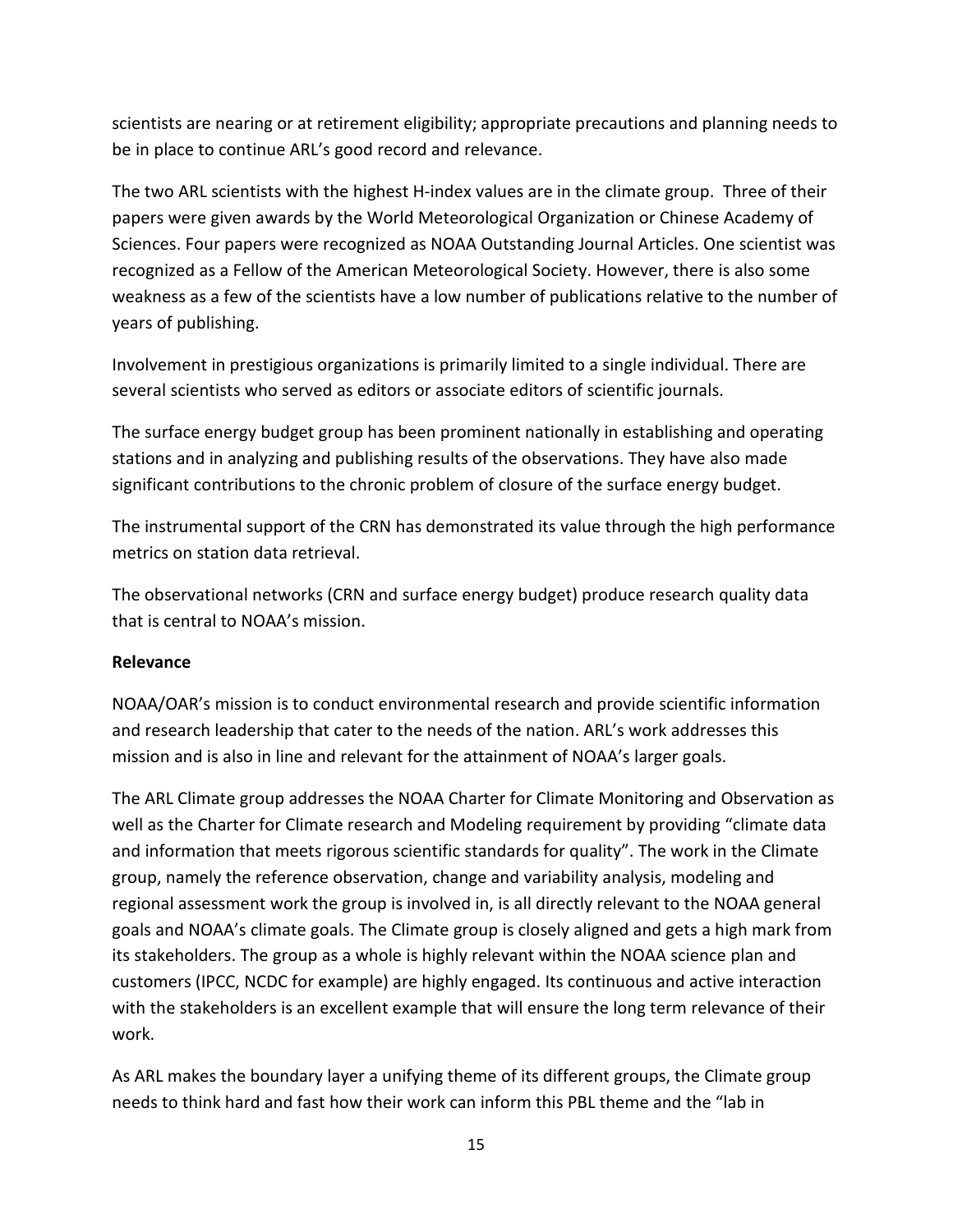transition" and how they will remain relevant. In addition, as NOAA's proposed climate service takes shape, the ARL group should find a way to help lead that transition and stay well connected with upper NOAA management. Further, the climate analysis focused scientists should find a way to exploit the data that is being collected by the reference observation network and the Climate Monitoring Network within ARL.

Research results on upper air and water vapor trends have appeared in high-level national and international assessments, indicating the relevance of this work to current issues regarding climate change.

#### **Performance**

The Climate group has a clearly defined strategic plan and future tasks that they are aiming to complete. The strategy, developed with input from stakeholders, is a clear guiding document. Almost all the activities within the climate group (e.g. research analysis and expansion of the CRN's) do not fall or are not planned to be transitioned to operations. The group is doing a superb job in interacting with stakeholders, in dissemination of knowledge through publication, reports and even podcasts.

Historically, ARL's divisions are located at several states in the nation and this makes it difficult for close communication and planning of activities and cross-breeding of ideas. The inter-group interaction and idea fertilization (e.g. modeling-analysis-observation branch within the climate theme group and different theme groups within ARL) could and should be expanded. While it is true that the differing locations and the focus of their research (e.g. upper air analysis as compared to the CRN) makes it hard for effective communication, it should be emphasized that regular creative online or other means of communication should be devised. The regional climate modeling can be utilized more to integrate the different teams within the climate group.

The staff (in particular from the field offices) is appreciative of the recent effort to involve them in the overall NOAA and ARL planning process and that should be continued and expanded by the management.

A clear concern across the ARL lab is the relative lack of depth in personnel associated with the themes. Most areas of work are supported by very few, sometimes a single person team (e.g. regional climate modeling). A serious consideration should be given on how to rectify this point. Perhaps the regional modeling has a role to play in informing and assessing the location of the CRN as well as effects of "instrument location" into climate analysis.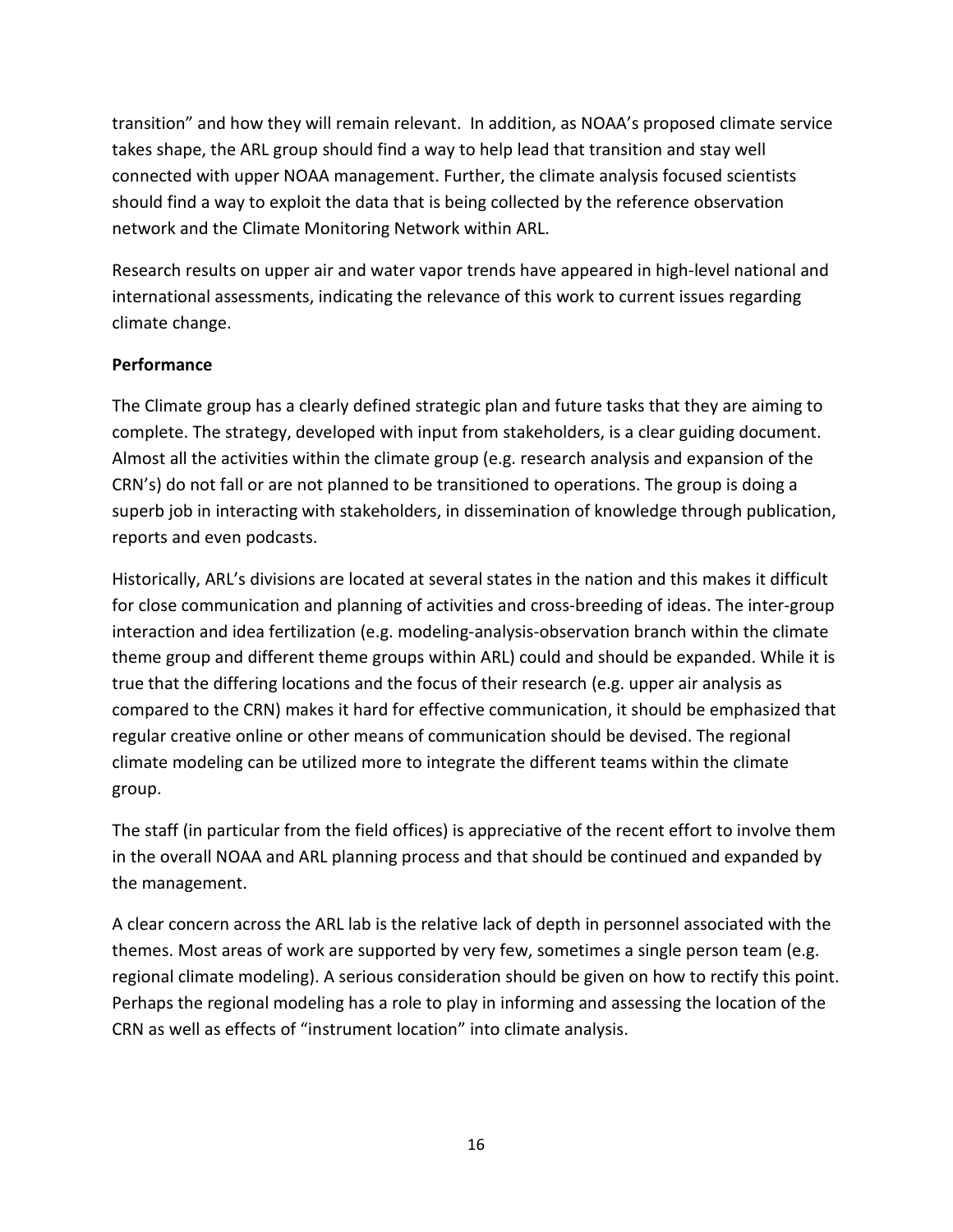#### **Recommendations for Climate:**

- 4.1 Inter group collaboration between the analysis, modeling and climate network instrument scientists should be expanded and used to create new opportunities, increased publication and visibility of all members.
- 4.2 The national and international leadership shown in the upper air analysis work should be extended to all data within ARL/National Climate Data Center (NCDC) (e.g. analysis of data from the CRN, NADP, AIRMon-wet, etc). Granted that this will depend on how well individual scientists work together, but clear performance/expectation from the management would be a requisite. Specifically, some of the longer data sets collected by ARL appear to be of sufficient length, quality, and relevance to warrant a study of trends. A particular example is the AIRmon-wet data. Collaboration between the climate group and the scientists in charge of the relevant data sets could be quite fruitful, both to understand whether there have been trends and, if so, what are the relevant meteorological/climatic changes associated with the trends.

The inter-group collaboration is undoubtedly hampered by the different locations/offices of the scientists but management is encouraged to find creative solutions that mitigate this obstacle.

- 4.3 Encourage a much more robust use of the regional climate model (CWRF) as an assessment tool for regional climate impacts and its role in air quality studies.
- 4.4 Concrete goals should be enumerated on how ARL-Climate fits in the "lab in transition" processes. This can start with a clear definition of how the "PBL theme" as a cross-cutting theme will fit into the Climate strategy goals and plans.
- 4.5 The group is encouraged to take a pro-active stance in the overall NOAA climate services discussion and define its role with the proposed reorganization. With all the excellent work they do in climate analysis, they should be leading the science discussion and not standing on the side.
- 4.6 Changes in the climate of the planetary boundary layer could have potential impacts on human and environmental systems, not the least of which is air quality. Ascertaining whether any changes have occurred is a difficult challenge, as is typical of all research focused on the atmosphere above the surface. Some research is already occurring. This should continue and perhaps be expanded. It plays to the strengths of the climate group and has potential synergism with other parts of ARL.
- 4.7 A stronger across-the-board publishing performance would enhance the scientific contributions of the climate group. This is also needed to establish a broader presence in national and international assessments and participation in prestigious groups. There are strong performers in this group but there are also some weak performers who may not be taking full advantage of publishing opportunities.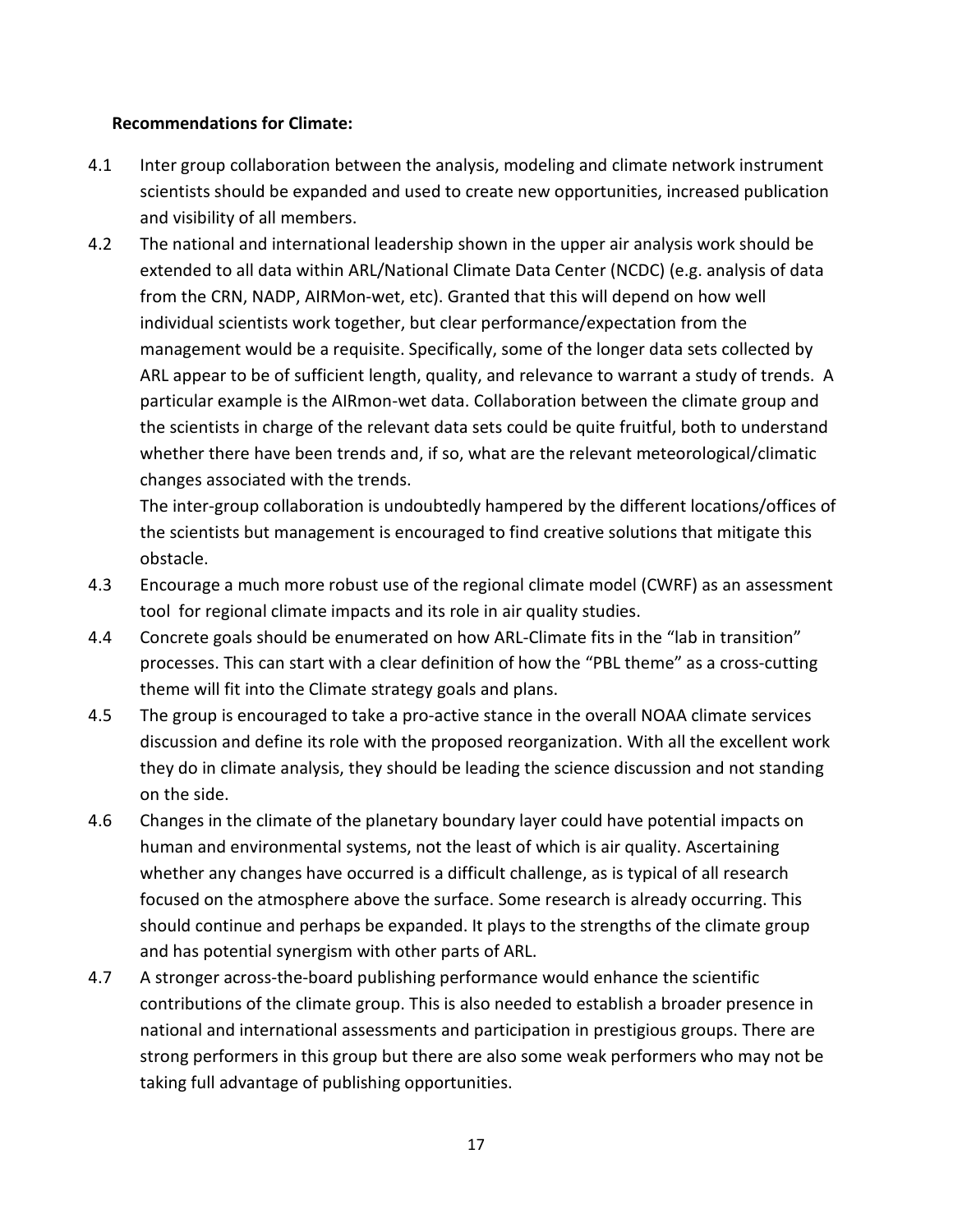4.8 The current prominent position of the group in upper air research should be maintained as this will likely continue to be a critical issue for climate change detection and attribution. Efforts to bring together scientists from the different sites would be valuable. It is noteworthy that this review was the first occasion that this has occurred.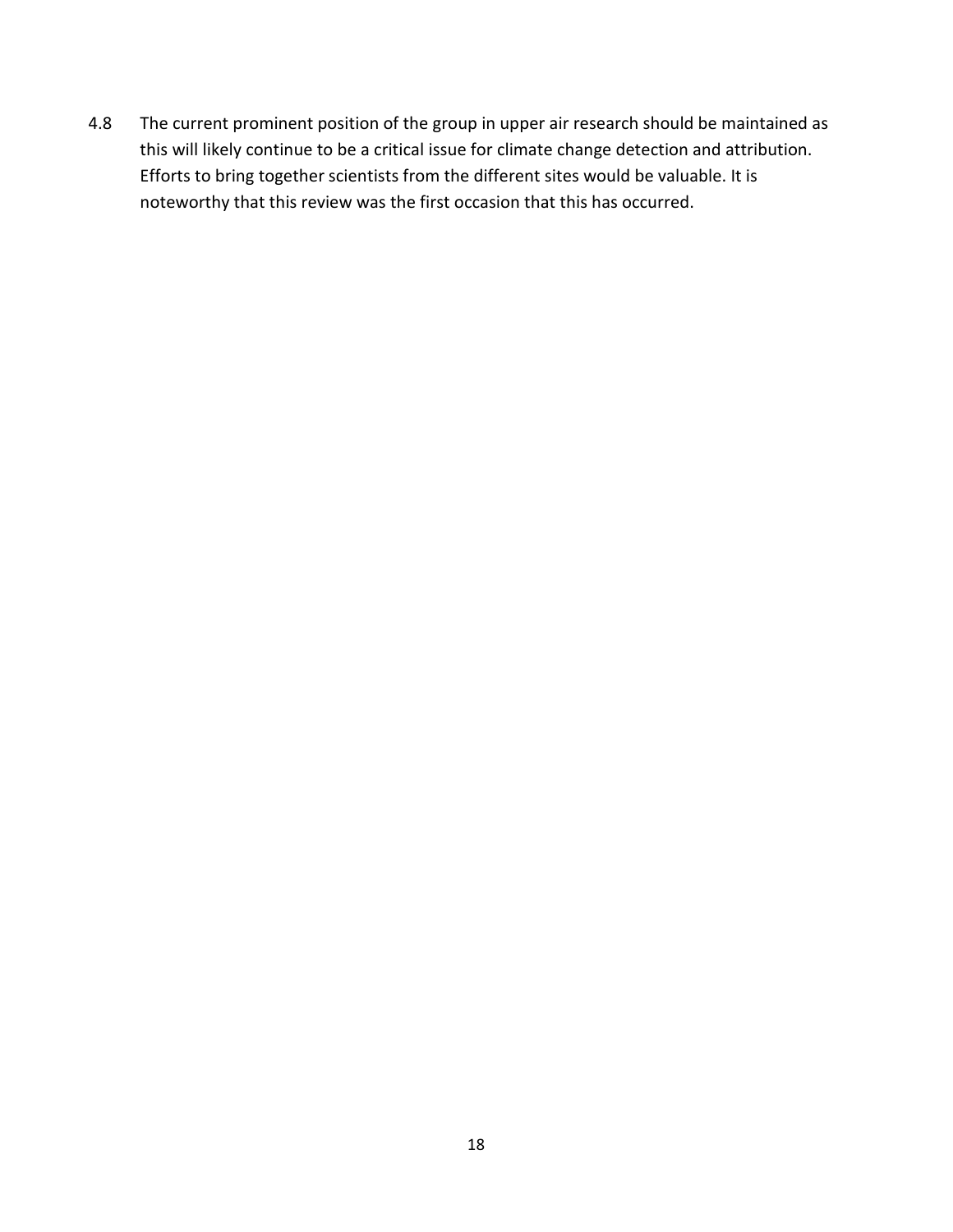# **APPENDIX**

A Complete List of Abridged Recommendations:

#### **1: Overarching Recommendations:**

- 1.1 ARL could use additional technician support for the scientists
- 1.2 Having more regular meetings within and between ARL divisions would facilitate collaboration and allow NOAA to better capitalize on the skills within ARL
- 1.3 Inter-group interaction at all levels should be encouraged and rewarded
- 1.4 Interaction should increase across themes and projects within ARL that are engaged in various national and regional monitoring efforts
- 1.5 More should be done to involve those personnel located in offices away from Silver Spring, MD in collaborative decision making and other ARL team processes
- 1.6 ARL's leadership and vital staff could be lost if appropriate levels of human resources with succession plans and alternatives to traditional hiring practices are not devised. This is perhaps the most serious issue that ARL needs to address and should be done as soon as possible.

#### **Other suggested opportunities for integration and enhancement of ARL programs include:**

- 1.7 Create an ARL Fellows program by selecting a small cohort of scientists and providing resources for the cohort to develop and lead ARL integrated research development.
- 1.8 Design use of the mesonets as an integrated ARL testbed for boundary layer and model development and evaluation (incorporate modeling teams—WRF, HYSPLIT, and CMAQ—in the design and use of these testbeds).
- 1.9 Integrate PBL climatology work with surface energy network analyses, WRF-CMAQ and HYSPLIT developments, and regional climate modeling (WRF) to create value-added analysis results.
- 1.10 Design ways to rotate scientists for short or long periods among divisions.
- 1.11 Continue to develop ARL wide communications and interaction, including regular science meetings among divisions.
- 1.12 Employ the WRF (both forecast and regional climate modeling), HYSPLIT, and CMAQ developments as a focal point for integration of surface energy budget network, N, Hg, precipitation chemistry and other measurement capabilities to develop enhanced and much more integrated research programs.
- 1.13 Continue to encourage scientists to publish their results in high quality journals.
- 1.14 Grow the scientific workforce with careful selection and nurturing of new, young scientists—explore ways to use post-docs as the entry point for new scientists.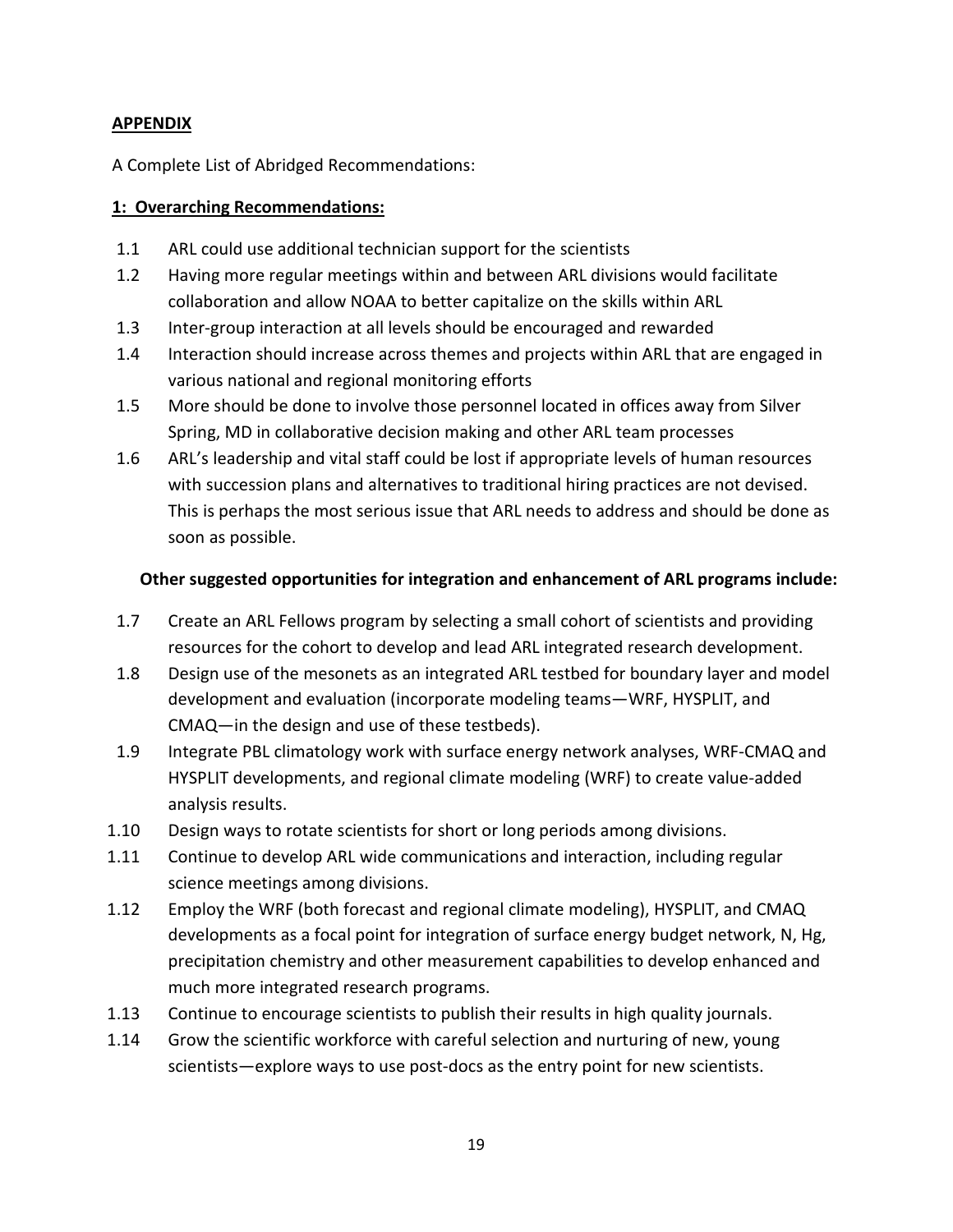1.15 Link the WRF improvements via the regional climate modeling program with ongoing wind energy and PBL research to yield simulation and forecast tools.

# **2: Air Quality Recommendations:**

- 2.1 A closer relationship between HYSPLIT and the Eularian AQ forecasting system should be considered. There may be value in developing a more systematic strategy of linking the two models.
- 2.2 To link with the climate focus of NOAA, initiation of research on black carbon wet deposition is recommended
- 2.3 Continued efforts to strategically link AQ forecasting to weather forecasting for the benefit of both are encouraged
- 2.4 Better coordination, integration and communication between researchers within this area focused on different AQ parameters (O3, PM, Hg, N) could provide a more efficient means of addressing specific research questions.
- 2.5 ARL should ensure that all projects within the ARL AQ area have the opportunity to publish the results of their work, even if this means supplementing cooperator funding with NOAA funding for publication.
- 2.6 NOAA ARL should consider taking a leadership or co-leadership role in the analysis and summarization of monitoring data from automated instrumentation to measure speciated mercury in air concentrations, which is now available (NADP-AmNet), at the national or regional level.
- 2.7 The AQ group should dedicate at least some resources to identifying and producing high-value and high profile products from the large amount of available data from regional and national air and deposition monitoring networks
- 2.8 It would be useful if this group could focus on getting descriptions of research method development and testing, and other efforts out into the peer reviewed literature. However this is currently limited by their lack of technical support and their need to wear many hats in their job.

# **3: Atmospheric Dispersion and Boundary Layer Recommendations:**

- 3.1 Encourage development of a more cohesive dispersion measurement and modeling research program by hiring a mid-career dispersion modeling lead for the FRD group
- 3.2 Provide for continuation and development of HYSPLIT by creating a larger and more distributed HSPLIT team with less reliance on single PI expertise.
- 3.3 The use of HYSPLIT by external organizations with varying degrees of expertise, especially during high-profile atmospheric release events, raises the question whether ARL should explore planning and executing model runs and providing model output products in addition to providing the model.